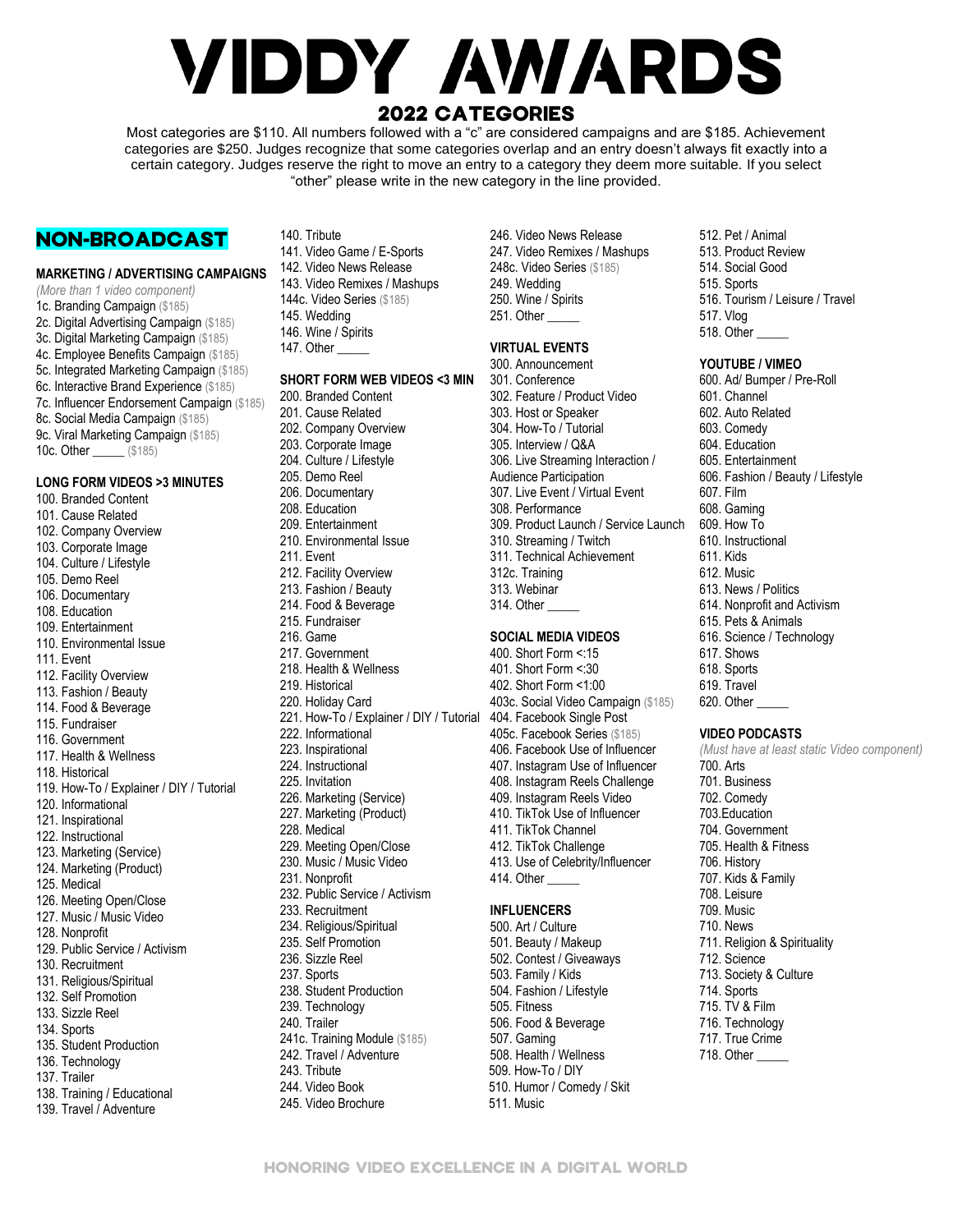## **DIGITAL TECHNOLOGY VIDEOS**

- 800. 360 degree
- 801. Animation
- 802. Augmented Reality
- 803. Virtual Reality
- 804. Game or App
- 805. Interactive Video
- 806. Motion Graphics Explanation 807. Motion Graphics Information
- 808. Motion Graphics for Company
- 809. Motion Graphics for Product
- 810. Motion Graphics for Service
- 811. White Board Video
- 812. Other

#### **NON-BROADCAST CREATIVITY**

900. Cinematography 901. Directing 902. Editing 903. Graphics/Design 904. Original Music 905. Special Effects/Animation 906. Script Writing 907. Videography 908. Other \_\_\_\_\_

# BROADCAST, CABLE, SUBSCRIPTION TV

#### **PROGRAMS**

1000. Automotive 1001. Biography 1002. Nonprofit 1003. Children's 1004. Cultural 1005. Documentary 1006. Education 1007. Entertainment 1008. Food & Beverage 1009. History 1010. Information 1011. Interview 1012. Live Event 1013. Music 1014. Nature 1015. News 1016. Spiritual 1017. Social Responsibility 1018. Sports 1019. Student 1020. Travel 1021. Other \_\_\_\_\_

# **BROADCAST CREATIVITY**

1100. Cinematography 1101. Directing 1102. Editing 1103. Graphics/Design 1104. Original Music 1105. Special Effects/Animation 1106. Script Writing 1107. Videography

# 1108. Other \_\_\_\_\_

# **COMMERCIALS**

#### **BROADCAST / NON-BROADCAST / WEB COMMERCIALS**

1200. < :70 Video / Bumper / Pre-Roll 1201c. Ad Campaign (\$185) 1202c. Social Ad Campaign (\$185) 1203c. PSA Campaign (\$185) 1204. Billboard 1205. In-Store 1206. Kiosk 1207. [Auto & Auto Services](https://www.webbyawards.com/entries-closed/#advertise-1541-21429) 1208. [Fashion, Beauty & Lifestyle](https://www.webbyawards.com/entries-closed/#advertise-4061-21435) 1209. [Food & Beverage](https://www.webbyawards.com/entries-closed/#advertise-245-21430) 1210. [Health & Wellness](https://www.webbyawards.com/entries-closed/#advertise-1552-21436)  1211. [Media & Entertainment](https://www.webbyawards.com/entries-closed/#advertise-1554-21431) 1212. [Politics & Advocacy](https://www.webbyawards.com/entries-closed/#advertise-5509-21747) 1213. [Products & Services](https://www.webbyawards.com/entries-closed/#advertise-1646-21434) 1214. PSA 1215. [Public Service & Activism](https://www.webbyawards.com/entries-closed/#advertise-1011-21432) 1216. [Tourism & Leisure](https://www.webbyawards.com/entries-closed/#advertise-1558-21433) 1217. Other \_\_\_\_\_

# **COMMERCIALS CREATIVITY**

- 1300. Cinematography 1301. Directing 1302. Editing 1303. Graphics/Design 1304. Original Music 1305. Special Effects/Animation 1306. Script Writing 1307. Videography
- 1308. Other
- 

# NEW CATEGORY

*My project doesn't fit any of the categories* Write your own category (\$185) 1400c. \_\_\_\_\_

# PRO BONO

*AMCP recognizes the talents and generosity of the creative community by not charging for work produced pro bono for outside nonprofits. Multiple pieces for the same client count as one entry. You can have up to three pro bono clients. You will be judged on creativity and the extent of your effort. If you want to submit pro bono work only, you must pay the regular entry free.* 1500. Pro Bono

# ACHIEVEMENT

*Over the years, we have been asked to recognize individuals and teams for their work on a specific project and also for their body of work. To nominate yourself or someone else, please follow the guidelines in the Achievement Categories explanation on the following page.*

#### **INDIVIDUAL ACHIEVMENT**

1600. Individual's Specific Project Achievement (\$250) 1601. Individual's Body of Work Achievement (\$250)

#### **TEAM ACHIEVEMENT**

1602.Team Achievement's Specific Project Achievement (\$250) 1603. Team's Body of Work Achievement (\$250)